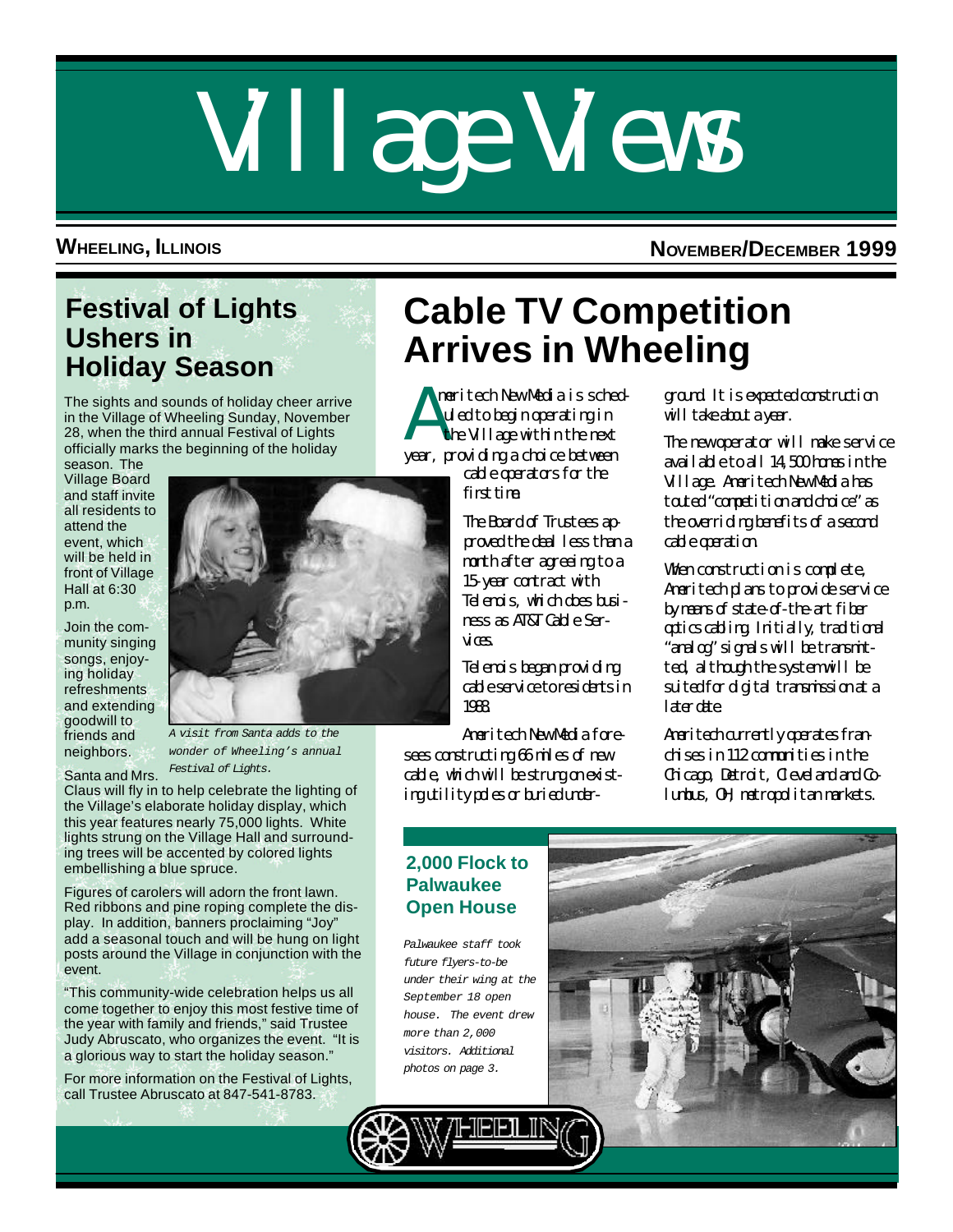*"The effort*

*will mark*

*the first time*

*one of the*

*stations*

*along*

*Metra's*

*routes will*

*be decorated*

*in this*

*fashion."*

## **[Murals to Decorate Wheeling Train Station](http://wheelingil.gov/Community/Transportation/Metra.htm)**

A team of young artists soon will begin work on a series of murals slated to be installed at the Wheeling Metra train station. Planned for development this fall, the murals will encompass multiple themes characteristic of the Village its diversity, its history as a transportation hub, and the scenes and faces of everyday life.

The project is a cooperative effort between the Village and the Wheeling High School Art Department. Students will be asked to submit ideas how they would render images in the murals. The best entries will be judged by a panel of Village Trustees, art teachers and others on the basis of creativity, quality of work and appropriateness. The selected concepts will be prepared

## **"Dancing to the Future"**

presented by the Wheeling Special Events Committee

Dance to the majc of **Larry Bemben's Big Band Orchestra**

February 13,  $7:30 \text{ p.m.}$  11:30 $\text{p.m.}$ Chevy Chase Country Club, Main Ballroom A buffet will feature a festive selection of a partizers, starting at 8pm

Tidets cost \$30 per person and will be on sale at Village Hall November 1-February 1. To order, mail your payment along with a self-addressed stamped envelope to: **Trustee Judy Abruscato, P.O.** *389F,* **Wheeling.**

Checks should be made payable to Village of Wheeling Special Events Committee. Tickets also may be purchased in personat Village Hall with cash, deck or Discover Card. A service drage applies to credit card transactions For more information call Trustee Abruscato **847-541-8783.**

for production into finished panels.

The murals will be painted on four-foot-by-eightfoot plywood sheets or similar material. The paintings are part of the Village's greater effort to promote diversity and understanding among residents and stimulate cooperation among various institutions.

The panels will be developed in the school, ensuring maximum instructor supervision. When completed, the murals will be transported to the train station for semipermanent mounting. The panels also may be displayed at other Village locations.

According to Metra officials, the effort will mark the first time one of the stations along its routes will be decorated in this fashion.

The murals are targeted for completion and **You Are Invited** installation by January 31, 2000.

### **Give Your Holiday Down Home, Personal Touch**

Looking for a way to give your old fashioned holiday celebration a down home personal touch? You will find plenty of intriguing ideas right here in Wheeling. For an unusual gift, consider Antiques Center of Illinois, 1920 S. Wolf Rd., Hummel Korner & Gifts, 562 N. Milwaukee Ave., Wheeling Flowers and Gifts, 19 W. Dundee Rd., or Venture Hobbies and Crafts, 23 Huntington Ln.

To help create the holiday mood, light something up from Heaventree Candles, 500 Glenn Ave. (open 9- 3 and by appointment). Good places for decorations include Amazing Savings, 889 W. Dundee Rd., Card and Party, 300 Old MoHenry Rd., or Wheeling Nurseries, 642S. Mlwaukee Ave. While visiting Wheeling Nurseries, check out the gift shop and Western wear.

Milkyway Bookstore, 262 Old McHenry Rd., has ideas for putting the "C" back in Christmas. Another interesting specialty store is **Alval Jewelry**, 37 Huntington Ln. If time is short, remember Wheeling is home to some of the world's best restaurants. Many have dining certificates. Bob Chinn's Crabhouse will deliver its special ties to your special someone's door anywhere in the U.S. by express delivery.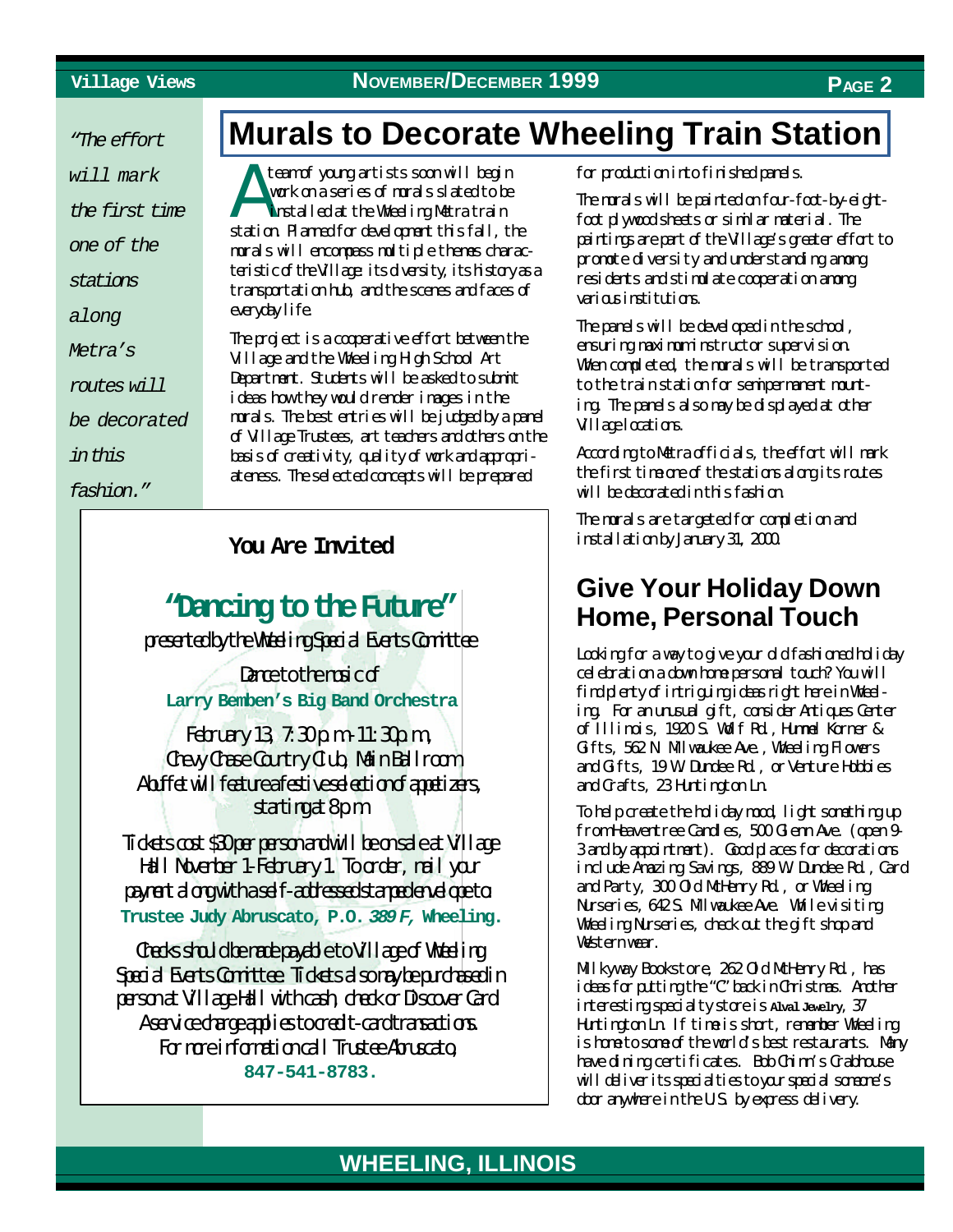#### **Village Views NOVEMBER/DECEMBER 1999 PAGE 3**

# **Welcome to Palwaukee!**

*Providing a unique closeup view of aviation and operations at the state's third busiest airport, Palwaukee opened its house to an estimated 2,000 visitors September 18. The event proved to be a favorite of fathers — such as the one at right— who got down to toddler level for a more interesting perspective than the average frequent flyer obtains.*

*There were many "Kodak moments," like the one at right, with future graduates of the flight school class of 2020 or so exploring the cockpit.*

*Below, staff refuels aircraft that provided complementary rides to more than 400 people.*







## **Wheeling Receives \$125,000 C.O.P.S. Grant**

 $\prod_{e}$ he U.S. Department of Justice has awarded the Village of Wheeling a \$125,000 grant to expand the Police Department's C.O.P.S. in Schools program. The three-year grant will provide for the hiring of one police officer to augment the long-established police liaison in Wheeling High School, the two middle schools and the four grade schools in the Village.

Gurently, one officer acts as liaison to the high school, while a second is responsible for the lower grades. The grant will allow one officer to operate in each middle school and two of the

grade schools. Police officers working in the schools are especially active in the area of gangs, drugs and violent crimes. The grant will be enhanced with an additional \$65,650 matching contribution, to be split equally between the Village and School District 21.

"This program," said Commander Eric Larson, "is a cooperative effort between the community and the schools to provide positive role models for young people. It's far more preferable to intervene with youth at risk before problems arise than process them in the criminal-justice system later."

*Trustee and Airport Commissioner Wayne Wisinski served as tour guide for guests who traveled the complimentary buses to each of four airport destinations featuring exhibits, free plane rides, a look at control tower operations, food and refreshments.*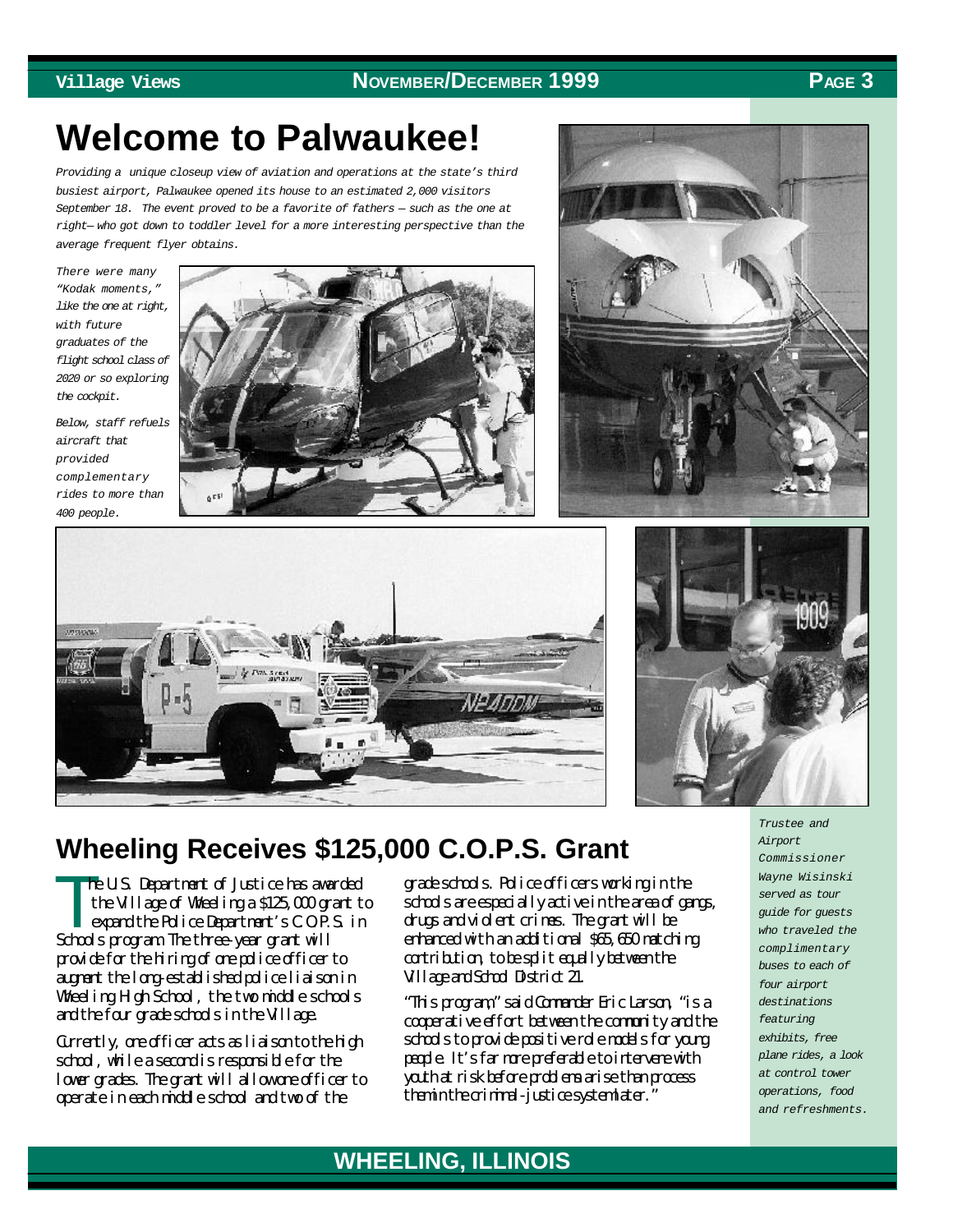

*"New Year's Day 2000 is less of a cause for concern than an opportunity to bring our community closer together."*

## **Developing Personal Contingency Plan Prepares Families for Winter, Y2K**

BY GREG KLATECKI, VILLAGE PRESIDENT

W hat did you do when you heard a big winter storm was on its way last January? Gas up the car? Buy groceries? Perhaps freshen up the supply of flashlight batteries?

Those are all good precautionary moves, especially since we live in an area that gets its share of stormy weather. But they should be just the "final checklist" in your Personal Contingency Plan. Having such a plan is as smart as buying insurance to protect your property and loved ones.

Unlike some of the storms that seem to come out of nowhere, the turn of the millennium is something we've anticipated for years. Everything points to January 1, 2000, as causing little more disruption than a typical chilly day.

The electric, gas and telephone utility companies tell us they're ready and anticipate no "Y2K" failures. Transportation carriers, including airlines and railroads, say they're ready, too. So is the Village of Wheeling. And so is the Klatecki family.

Featured on page 5 is a guideline for developing your own contingency plan — a common-sense guide that you can put into action whenever the situation calls for it. Just as Chicagoans don't panic when the snow falls, wise planning suggests that the Y2K problem will be no greater cause for anxiety.

The Village will start the new year with full water towers. We don't depend on electricity to pump water to our homes because water is stored in elevated tanks and delivered by gravity pressure. In the unlikely event we lose electrical power, diesel-powered generators are in place to keep the sanitary sewers operating.

The Fire and Police Departments have added extra personnel to handle any emergencies. All Village systems have been scoured and corrected, where necessary, to assure that they are Y2K compliant. Should the telephone system malfunction, a backup emergency-reporting plan will be in place. (See map on page 5.)

None of us knows what may occur on January 1, so it's wise to make plans, just as the Village and my family have. Still, any disruptions that may occur are expected to be minor. New Year's Day 2000 is less of a cause for concern than an opportunity to bring our community closer together. I wish you a safe and happy New Millennium.

## **Sewer Problems? Call the Village First**

What do you do if the sewer clogs? It depends on where the problem is. The sanitary sewer system in Wheeling consists of two parts: the main, which is the Village's responsibility, and the service line, which connect residences with the main, and are the homeowner's responsibility.

If the sewer has stopped functioning, a call to the Public Works Department (459-2624) between 7 a.m. and 3:30 p.m. will generate a visit from an inspector to determine whether the problem is in the municipal sewer or the service line. (After hours, call the Police Department at 459-2632.)

Public Works will handle any malfunctions in the main. But problems with the service line will require the expertise of a plumbing contractor.

It's likely the situation can be resolved through

"rodding," or boring through and cleaning out any blockages.

However, more extensive work may be needed, possibly installing exterior cleanouts. In more complex cases, the only remedy may be a partial or complete replacement of the service line.

Installation of dearouts and line replacement call for a permit from the Community Development Department before work can proceed. The Village requires that contractors be licensed and bonded to ensure quality work and reasonable prices.

When looking for a contractor, you should get three competitive bids describing the work to be done and any guarantees that apply. Also, be sure to obtain references from the contractors – and check them thoroughly.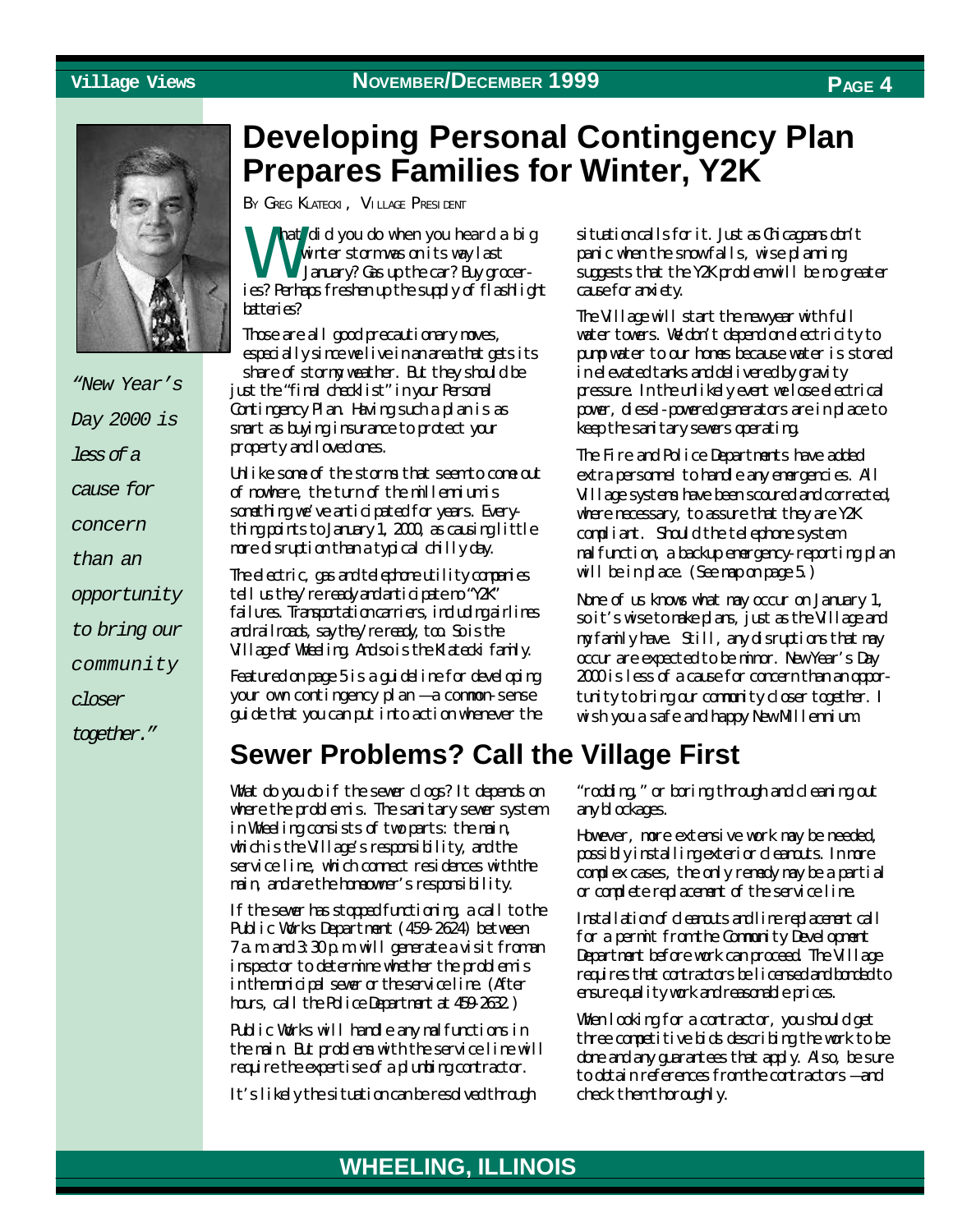## **Developing Your Personal Contingency Plan**

Whether by winter snow, summer winds, or computer bugs (Y2K), the Chicago area periodically gets buffeted. For that reason, every household in the Village would be well served to establish a Personal Contingency Plan. While it isn't a back-breaking task, it does require some thought and preparation.

You may wish to use the guide below in developing your plan. The guide is intended to be a planning tool for natural weather emergencies or the Y2K rollover at the end of the year.

● Inspect the insulation and weather stripping in your home, and add or replace it as necessary. A properly insulated home will retain heat longer should there be a power loss.

● Keep a two-three day supply of nonperishable foods on hand, such as canned goods that require no cooking. Be sure to include enough drinking water for each member of your household. Don't forget powdered milk and extra baby food if you have small children.

● Keep an extra supply of prescription medications on hand.

● Have emergency flashlights, a batteryoperated radio and extra batteries on hand. Candles are a last resort and should be used with extreme caution.

● Kerosene lights and heaters are dangerous and inappropriate for indoor heating.

● Keep some extra cash on hand, even though the banking industry reports full compliance

# **Hotline Established**

**459-COD<sup>E</sup>** As part of its ongoing beautification effort, the Village has established a telephone hotline for residents who want to contact staff about uncorrected safety and appearance problems. Call 459-CODE. All calls will be received by voice mail, reviewed and referred to the appropriate department. Callers do not have to leave their names.

with Y2K-related issues. However, hoarding is not a good idea as it could make you a target for crime.

● Keep detailed financial records in a safe place, such as a safe-deposit box.

● Keep an extra supply of disposable diapers and other infant necessities on hand.

● Check your smoke detectors to make sure they are working and have fresh batteries. Any detectors more than 10 years old should be replaced.



#### **Communications Contingency Plan**

**In the event that telephone service is disrupted January 1 or after, the Village will establish mobile command posts at the above five locations. These centers are to report emergencies only. They will not be staffed if phone service remains normal.**

#### **WHEELING, ILLINOIS WHEELING, ILLINOIS**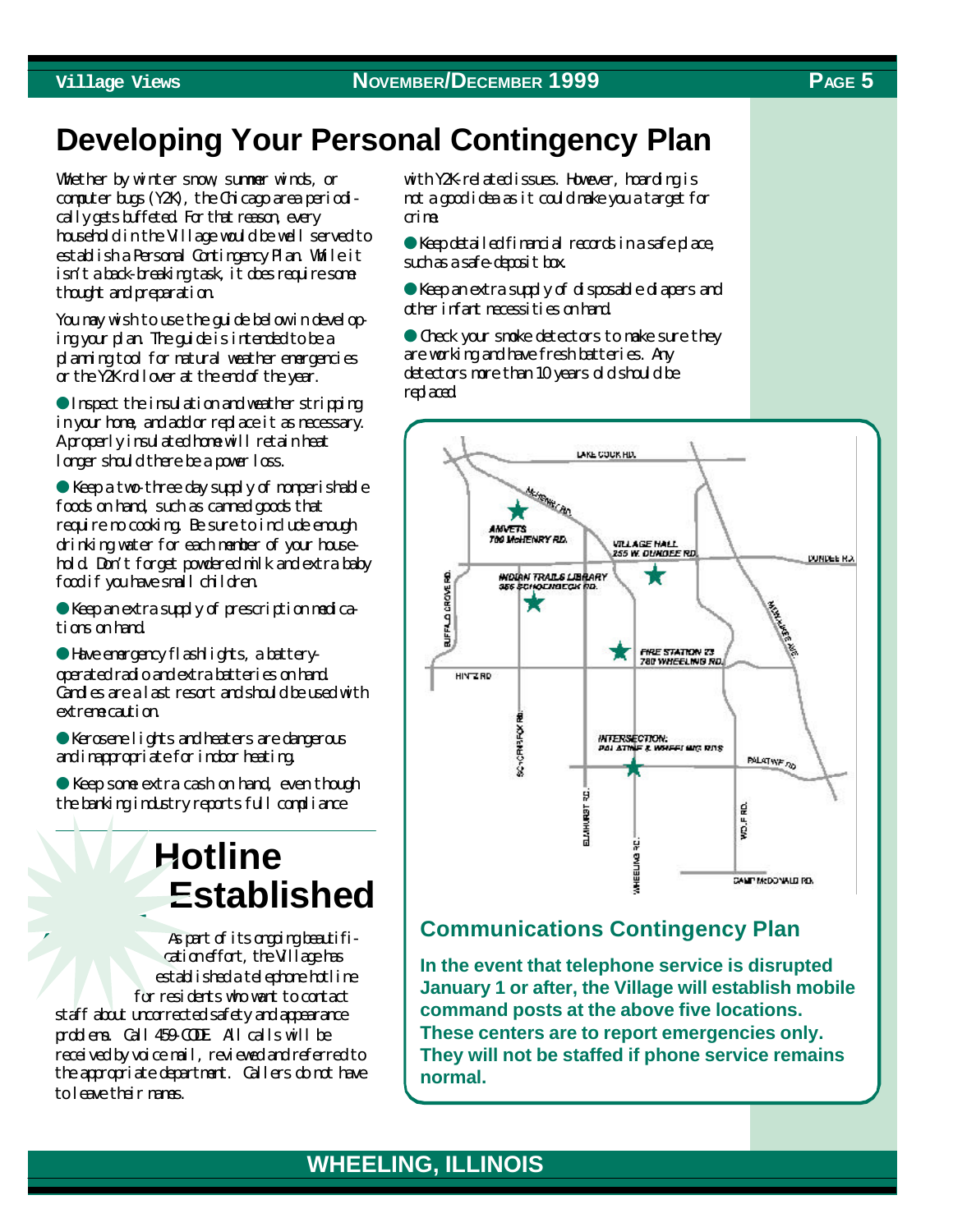*"SFHAs*

*(Special*

*Flood*

*Hazard*

*Areas) are*

*identified on*

*the Village's*

*flood plain*

*map ... The*

*maps are*

*available at*

*Village Hall*

*or Indian*

*Trails Public*

*Library."*

# **Protect Property Against Flooding**

Et mergencies happen. Being prepared for them requires foresight and planning. Part of your Personal Contingency Plan should indurkan evaluation of your property, its location and how susceptible it may be to dangers from flooding.

If your property lies within a Special Flood Hazard Area (SFHA), purchasing flood insurance is as essential as buying homeowner's insurance, which does not cover damage from flood water. Since 1978 the Village has participated in the National Flood Insurance Program, making flood insurance available to all properties regardless of location. This insurance, available through your agent, provides policies that can cover both the structure and its contents.

The Village also is part of the Community Rating System, which gives residents a 10 percent reduction on new or renewing flood-insurance policies

The major sources of flooding are the Des Plaines River, Buffalo Creek and McDonald Creek. However, other low-lying areas also may accumulate standing water during and after heavy rains or winter thaws. SFHAs are identified on the Village's flood plain map, which will help you determine whether your property lies within the 100-year flood plain. The maps are available at Village Hall or Indian Trails Public Library.

You can also ask for a written determination from the Village. You'll need to provide your name, the property address, a legal description, property survey, property identification number, a topographic  $s$ urvey (if available) and  $a$   $25.00$  fee.

Any construction within an SFHA — including building, regrading and filling — requires a Floodplain Development permit from the Community Development Department. If you see construction or filling without a Village permit sign posted, for your own protection you should notify Community Development (459-2620).

Dumping trash, even grass clippings, in drainage ways can cause flooding and is illegal. If you see anyone dumping in or adjacent to these water-

> ways, you are encouraged to contact Community Development at the above telephone number.

#### **Briefs & Announcements**

**Entertainment 2000 Books** Entertainment 2000 Books are now available at the Wheeling Pavilion Senior Center. Buyers can receive 2 for 1 savings at restaurants, on car rentals and hotels, dry deaning and more. Books are \$35 and can be picked up at the Pavilion Monday through Friday, 9 a.m. to 4 p.m. Call 459-2670 for more information.

#### **Holiday Craft Fair**

The Holiday Craft Fair and Bake Sale will be held at the Pavilion Center Saturday, November 6, 9 a.m.  $to 2p$ m A rummage sale, luncheon bar, raffles and downs are included. Children can have their pictures taken with Santa and Mrs.

## **Trustees Explore Joint Fire Training Facility**



*Wheeling Trustee Wayne Wisinski gets a briefing on engine operations in Fire Truck #24.*

 *Trustees Pat Horcher (left) and Trevor Lehmann prepare to ascend to the top of the three-story "burn building" during the Board of Trustees' recent handson visit to the Joint Fire Training Facility. The facility, located on Deerfield Parkway in Buffalo Grove, is jointly owned by the Village of Wheeling, Buffalo Grove, Long Grove Fire Protection District and Lincolnshire-Riverwoods Fire Protection District.*

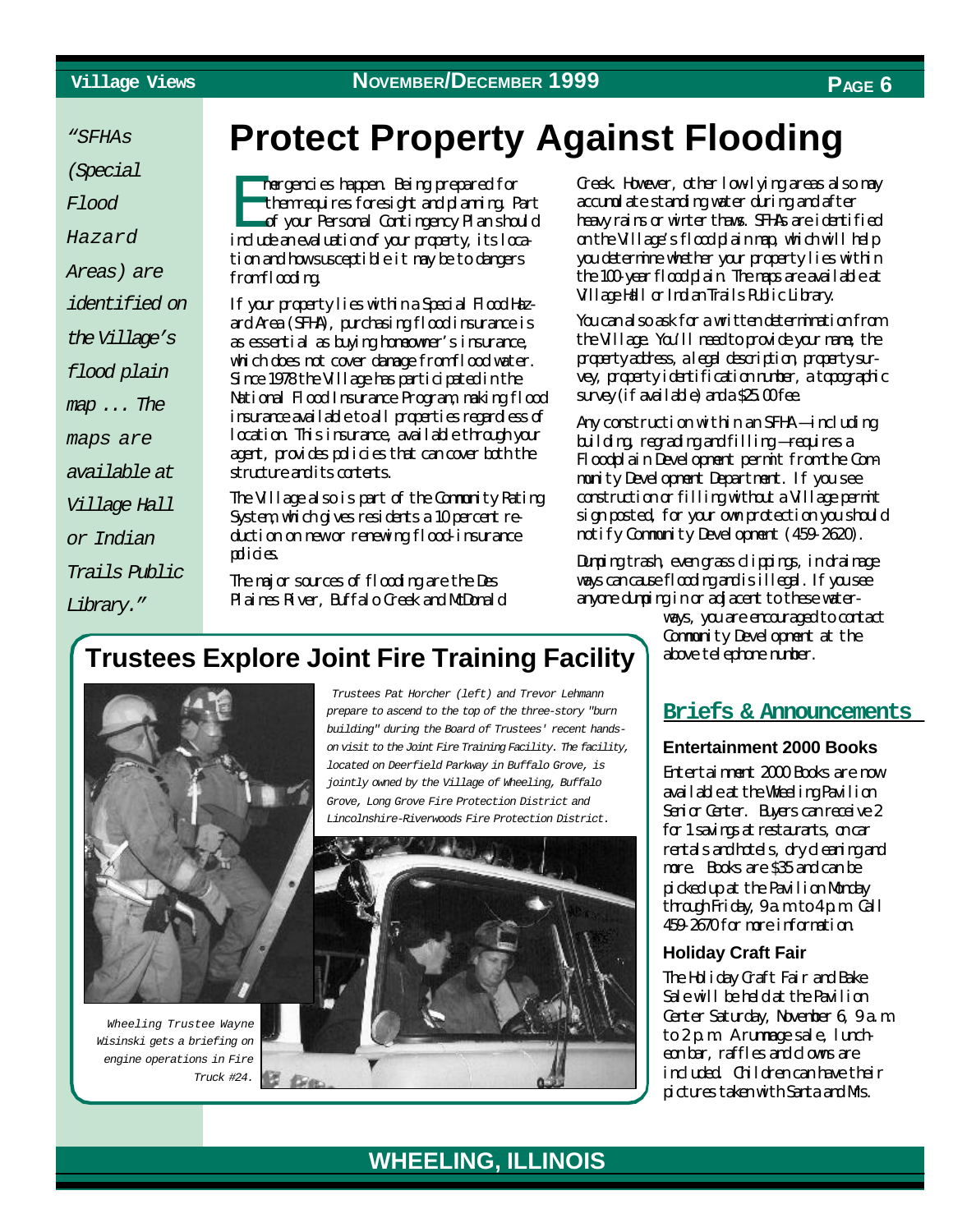#### **Village Views PAGE 7 NOVEMBER/DECEMBER 1999**

## **Community [Calendar](http://wheelingil.gov/Community/Calendar.htm)**

*Residents are invited to attend public meetings of the following Village boards and commissions . Most meet in the Village Hall Council Chambers (unless otherwise noted).*

*Village Board — Mondays, 7:30 p.m.*

*Plan Commission — Second and fourth Thursdays of the month, 7 p.m.*

*Board of Health - Fourth Tuesday, every other month, 7 p.m.*

*Human Rights Commission — Third Tuesday of the month, Village Hall lunch room, 7:15 p.m.*

*Zoning Board of Appeals — Second Tuesday of the month, 7:30 p.m.*

*Senior Citizens Commission — Third Monday of the month, Pavilion Senior Center, 10 a.m.*

*Fire and Police Commission — Third Tuesday of the month, Fire Department Conference Room, 7 p.m.*

*Palwaukee Airport Commission — Third Wednesday of the month, Committee of the Whole meeting, 7 p.m., regular meeting, 8 p.m., Airport offices, 1020 South Plant Rd.*

*Economic Development Commission— First Tuesday of each month, 8 a.m. , Village Hall lunchroom.*

November 1 — Ticket sales begin for "Dancing to the Future," to be held February 13, 7:30 p.m. at Chevy Chase Country Club. Purchase tickets for \$30 per person at Village Hall through February 1.

November 6 — Holiday Craft Fair and bake sale, 9 a.m. -2 p.m., at the Pavilion Senior Center.

November 18 – Thanksgi ving luncheon, featuring a performance by the New Dawn Singers, noon, Pavilion Senior Center. Tickets \$7.

November 28 — Festival of Lights, Village Hall, 6:30 p.m.

December 15 — Senior Holiday Party, featuring luncheon, dancing and entertainment, 11:30 a.m. - 3 p.m. at Chevy Chase Country Club

*"Santa and Mrs. Claus will fly in to help celebrate the Village's elaborate holiday display, which this year features nearly 75,000 lights... Sunday, November 28."*

#### Clausand participate in arts & crafts.

**Thanksgiving Luncheon**

A Thanksgiving luncheon takes place at the Pavilion Thursday, November 18. See the New Dawn singers from Wheeling High School performat noon. Lunch will be served at  $1 \text{ p.m.}$  Cost, \$7.

#### **Senior Holiday Party**

Celebrate the holiday with friends at the newly renovated Chevy Chase Country Club, 1000 N. Mlwaukee Ave., Wednesday, December 15, from 11:30 a.m. to  $3p$  m. Friggelunch, dancing and entertainment provided by the Jerry Dittman 14-piece orchestra. Cost, \$24. Call 465-3333 for more information.

# **[SPEAK OUT](http://wheelingil.gov/ReferenceDesk/FeedbackForm.htm)**

Communicate with Wheeling elected officials and administrators. Your advice, suggestions, questions and opinions are appreciated and **will receive response.** Please complete this form, detach and return to: Village Manager, Village of Wheeling, 255 W. Dundee Road, Wheeling, IL 60090.

| Name           | Phone |
|----------------|-------|
| <b>Address</b> |       |
| Comment        |       |
|                |       |
|                |       |
|                |       |
|                |       |
|                |       |

#### **WHEELING, ILLINOIS WHEELING, ILLINOIS**